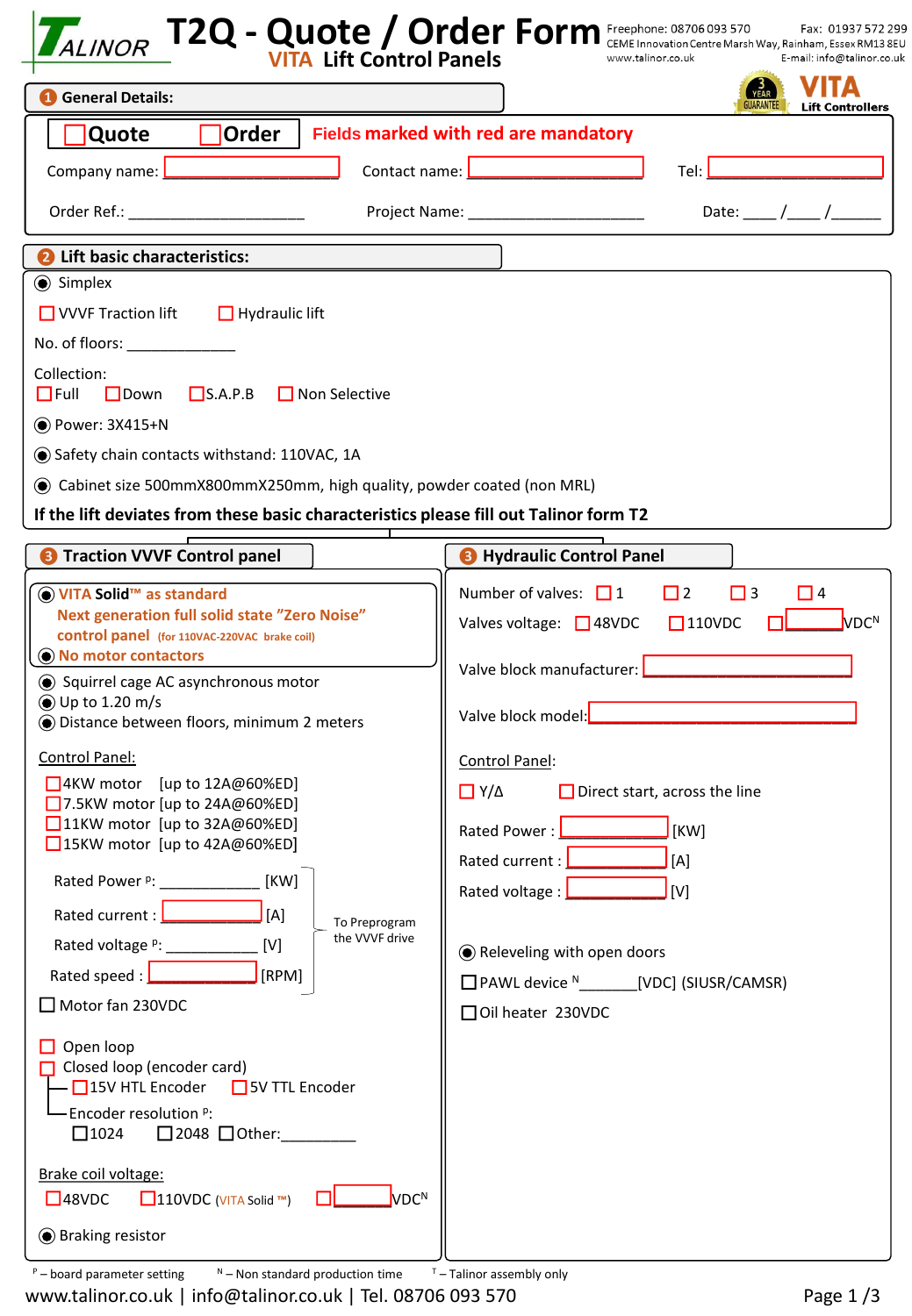| <i>ALINOR</i> |
|---------------|
|---------------|

 $\square$  DMG $P$ 

□ 7-segment (DSEN) □ One wire per floor (DSEN)

□ Direction arrows output: 2A, 24V<sup>P</sup>

## **T2Q - Quote / Order Form VITA Lift Control Panels**

Fax: 01937 572 299



| 4 Car door                                                                                                                                                                                                                                                                                              | YEAR<br><b>GUARANTEE</b>                                                                                                                                                                                                           | <b>Lift Controller</b> |
|---------------------------------------------------------------------------------------------------------------------------------------------------------------------------------------------------------------------------------------------------------------------------------------------------------|------------------------------------------------------------------------------------------------------------------------------------------------------------------------------------------------------------------------------------|------------------------|
| Single car door<br>$\Box$ Through car – nonselective (DSEN)<br>Front door opens<br>Rear door opens<br>8<br>$\overline{7}$<br>6<br>5<br>$\overline{4}$<br>3<br>$\overline{2}$<br>$\mathbf{1}$                                                                                                            | Car door operator type:<br>□ VVVF Automatic door operator<br>3x400V door operator motor (TRVSR)<br>1x220V door operator motor (TRV1SR)<br>Manual car door (Shutter gate)<br>□ Gate open buzzer relay<br>Car door operator model P: |                        |
| Gate powered on trip P:<br>$\Box$ None<br>$\Box$ On close<br>$\Box$ On open<br>Door limit switches P:<br>$\Box$ DOL+DCL<br>$\Box$ DOL only                                                                                                                                                              | Gate powered on rest P:<br>$\Box$ Full<br>$\Box$ None<br>$\Box$ On open<br>$\Box$ On close<br>$\Box$ N.C<br>Buttons DOB&DCB P : □N.O<br>$\Box$ None                                                                                | $\Box$ Full            |
| Door Pre-Opening:<br>$\odot$ No<br>Yes<br><b>8</b> Floor designation                                                                                                                                                                                                                                    |                                                                                                                                                                                                                                    |                        |
|                                                                                                                                                                                                                                                                                                         |                                                                                                                                                                                                                                    |                        |
| Bottom<br><b>6</b> Landing doors<br>Automatic doors<br>$\Box$ Swing doors + Car door CAM<br>Swing doors + Fixed CAM (SF2) $T$<br>Swing doors + Retiring CAM (SIUSR/CAMSR)<br>No. of CAM<br>12 <sup>N</sup><br>□ 1<br>Manual door (Shutter gate)<br>Gate open buzzer relay<br>□ "Car here" signal (DSEN) |                                                                                                                                                                                                                                    |                        |
| Signalization for the position indicator                                                                                                                                                                                                                                                                | <b>8</b> UCM                                                                                                                                                                                                                       |                        |
| $\Box$ Binary $P$<br>$ \Box$ From 0 <sup>P</sup><br>$\Box$ From 1 <sup>P</sup><br>$\Box$ Gray code $P$<br>Talinor Serial <sup>P</sup>                                                                                                                                                                   | $\Box$ N/A<br>$\Box$ Motor brake switches monitoring (VVVF)<br>Slow shaft brake (VVVF) <sup>N</sup><br>UCM safety valve (Hydraulic) <sup>N</sup>                                                                                   |                        |